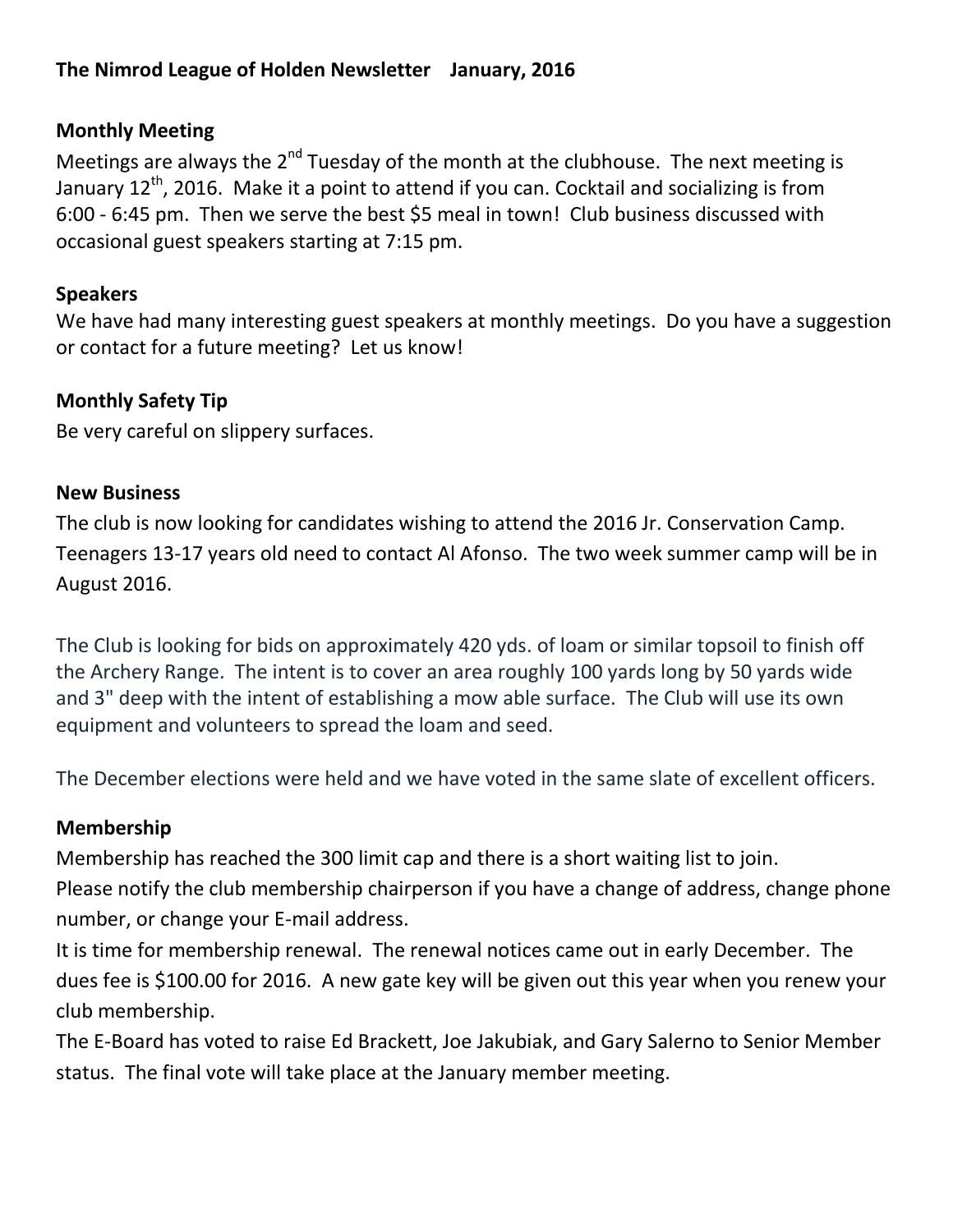## **Board of Trustees**

No report.

# **Trap/Skeet**

Trap/skeet is doing well. Come down and shoot on Thursday nights! Chef Larry Josti is grilling sausage, hamburgers, hotdogs and other treats in our kitchen. Don't own a shotgun yet? No problem! We always have members who are willing to educate and teach safe shooting Thursday nights. Always a willing shooter available with a loaner gun to assist new members!

# **Kitchen**

Al Afonso, Joe Afonso and Russ Chaplis volunteered to help Bruce clean the kitchen on December 13. Joe's friend Hari, a non-member, also volunteered. He will put his name on the membership wait list.

The Board of Health will do our annual inspection soon. The kitchen is now spotless.

People who cook in it must leave it this clean to protect the health of all members and guests who eat in our clubhouse. Leftovers, milk and all perishable food must be date marked with a Sharpie found in the drawer to the right of the hand wash sink before it is put in the refrigerator. All food that is seven days old must be thrown away. This is a Board of Health requirement that will help us prevent food borne illnesses.

#### **Game Dinner: May 14, 2016**

We have not received any big game donations. The success of our May 14 Game Dinner depends on the generosity of our members. Please help.

## **Rifle Range**

Please make sure that your shots will hit the sand backstops and/or 100 yard impact area. Please avoid ground ricochets and shots going over these protective berms. Paper, cardboard, or clay pigeons are the **ONLY** acceptable targets on the rifle range. Please leave the range cleaner than you found it. Police all your live ammo.

A steel plate full of holes as well as ricochet dents and a spinning steel target have been in use at the range recently. Shooting at steel is not an approved target on our range. There is too much danger from ricochets and splatter.

## **Rifle Range Improvements**

Our first step is to restore the range to its approximate historical width. We need to cut a number of trees and saplings mostly on the "left" side (as you face downrange). This is a mix of oak up to approx. 12" and pine of up to approx. 20". Many of these trees lean towards the open range area and will drop into it for easy access. Please keep in mind that all brush will need to be picked up and piled and that both the rifle range use and bird hunting activities must be considered. Pine logs will be pushed aside with the tractor if too big to do by hand. Cutters will have first dibs on the firewood.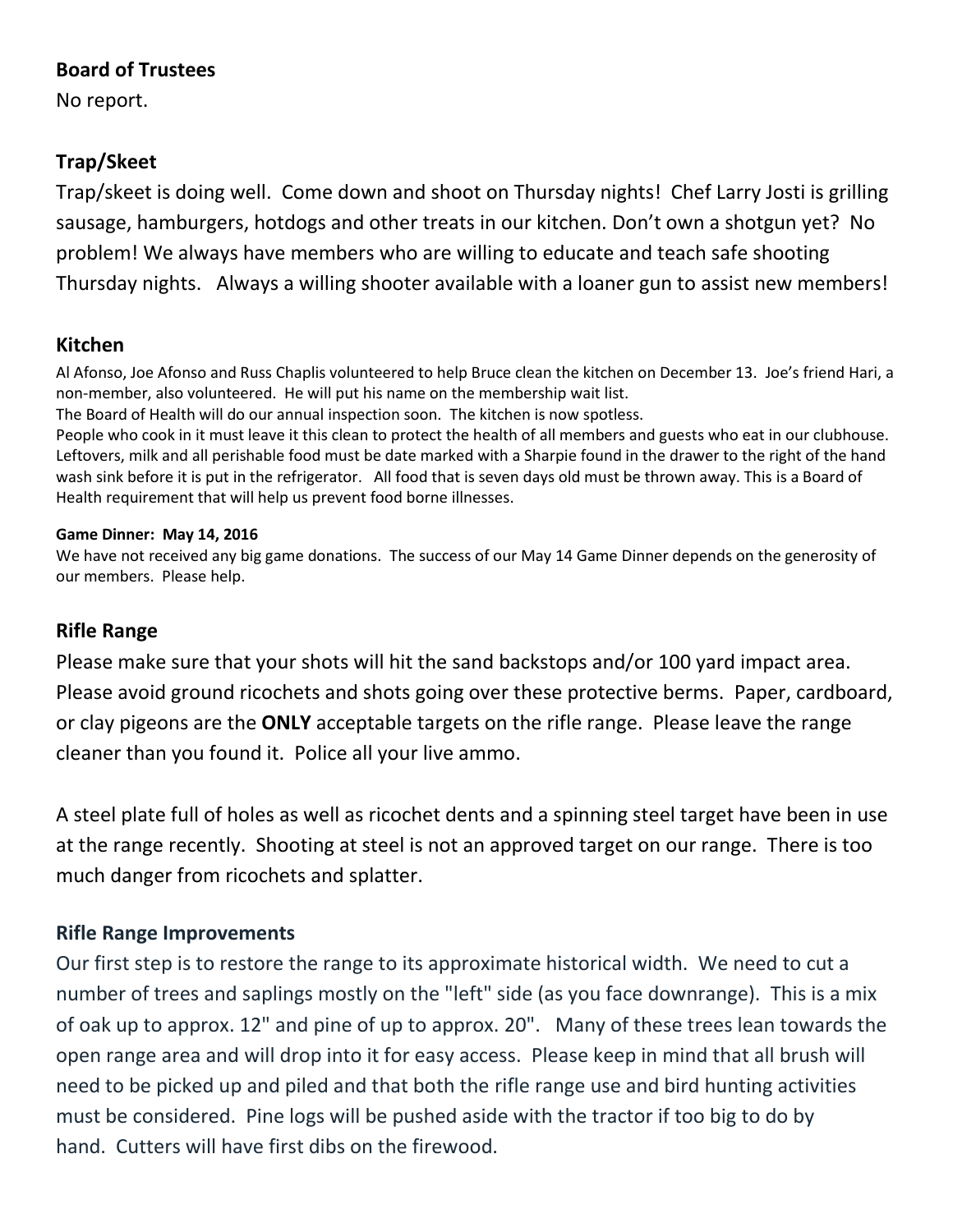If anyone is interested in helping us out with the cutting please contact Kevin Chviruk at 508- 523-0742 or at [kevchiv68@gmail.com.](mailto:kevchiv68@gmail.com)

Work on tree cutting continues. There is a stack of hardwood near the shack on the rifle range for members to cut up, split, and take home.

#### **House**

We give a special thank you to Bob Avedisian for his weekly efforts to keep our clubhouse clean.

All the required inspections have been completed and all went well.

Jan. 9, 2016 Club Rental.

March 14, 16, 19, & 21 Hunter Ed. Course.

April 2-3 Boy Scouts. Rifle range closed.

April 9 Women on Target. Range closed.

April 10 Bow hunter Ed. Course.

April 15 WCL meeting & dinner.

April 30<sup>th</sup> – May 1<sup>st</sup> IBO Archery Tournament. Rifle range closed.

May 14 Game Dinner.

May 15 Ham Shoot 9am-2pm.

June 12 3-D Archery Match. Range closed.

July 24 3-D Archery Match. Range closed.

## **Executive Board**

No report given.

## **Grounds**

Please sign the log book if you are using the tractor for any purpose. The Grounds Committee is actively seeking new recruits - a great way to become a bit more involved in the club and meet some other members!

We'll need volunteers to participate in keeping the trap fields, skeet field, and rifle range open and cleared of snow throughout the winter. Any interests in grounds work please email Neal Whitehead. Get your work hours in early!

#### **Finance**

No Report.

## **Bar**

Doing well as usual.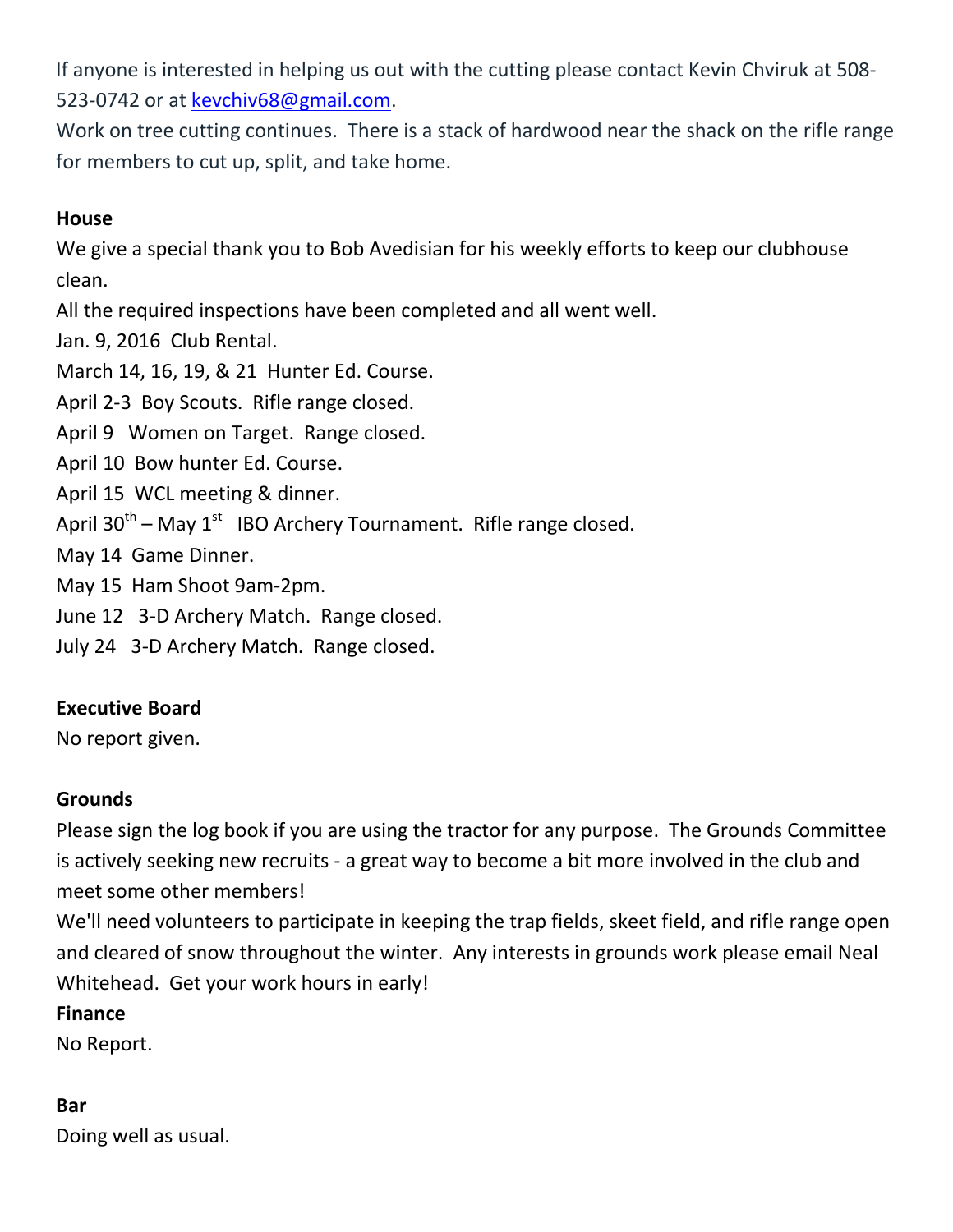## **Birds**

Kevin reports that the special bird hunts and the usual Saturday stockings have gone very well this past upland game season.

#### **Revenue**

Web Site is up and running with a classified section and embroidered patches and logo clothing available to order through a link. Post your outdoors articles, hunting/fishing gear, ammo, guns, etc. for sale here.

Joe Afonso and Ralph Cochran are working on having a 30 Gun in 30 Days Raffle. Joe will give a presentation at the January club meeting explaining how this raffle will be run throughout the month of June.

## **Archery**

Announcement: The Nimrod Club has been selected to host the 3D Massachusetts IBO State Championship 2016 match for the IBO New England Series! This will be a 2 day event on April  $30<sup>th</sup>$  and May 1<sup>st</sup>, expected to bring in 150-200 archers, and is expected to be not only a fun and exciting event, but a great revenue producer for our club. We will need many volunteers to make this a success.

The Indoor Archery League meets every Friday at 7 PM. It is open to the public. \$10.00 fee/wk. Please bring a group snack if you can.

# **Worcester County League of Sportsmen**

The league has voted to negotiate the possibility of selling a conservation restriction on property they own in New Braintree. There are also several legislative bills the WCL is supporting including S.414, the use of crossbows for hunting and S.415, the Sunday hunting of deer during archery season.

The league will be hosting the youth archery shoot at the annual Sportsmen's Show to be held in Boxborough Jan. 29-31 $^{\rm st}$ . Volunteers are needed. Any club member wishing to help should contact Joe Afonso.

# **Good and Welfare**

Thank you all to the many members that have contributed their hours to club service! Please visit the Nimrod League of Holden's Facebook page and "LIKE" it if you have a Facebook account. You will then automatically receive any notices that we post.